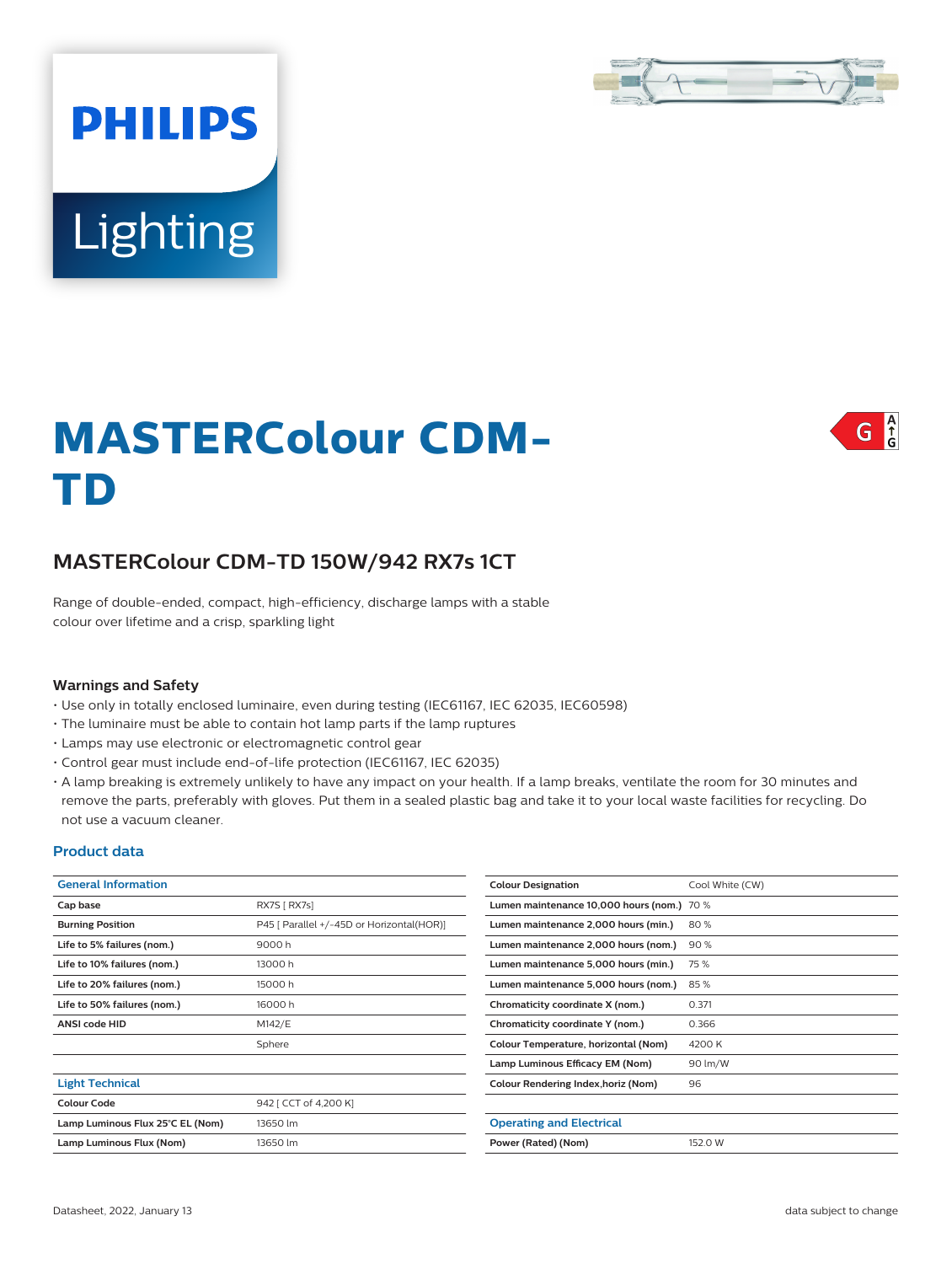# **MASTERColour CDM-TD**

| Lamp current run-up (max.)     | 2.5A             |
|--------------------------------|------------------|
| Lamp current (EM) (nom.)       | 1.8 A            |
| Ignition supply voltage (max.) | 198 V            |
| Ignition peak voltage (max.)   | 5000 V           |
| Ignition supply voltage (min.) | 198 V            |
| Re-ignition time (min.) (max.) | $15 \text{ min}$ |
| Ignition time (max.)           | 30 <sub>s</sub>  |
| Voltage (Max)                  | 110 V            |
| Voltage (Min)                  | 96 V             |
| Voltage (Nom)                  | 103 V            |
|                                |                  |

| Energy consumption kWh/1,000 hours   | 152 kWh                               |  |  |
|--------------------------------------|---------------------------------------|--|--|
|                                      | 473340                                |  |  |
|                                      |                                       |  |  |
| UV                                   |                                       |  |  |
| PET (NIOSH) (min.)                   | 8 h/500lx                             |  |  |
| Damage factor D/fc (max.)            | 0.4                                   |  |  |
|                                      |                                       |  |  |
| <b>Luminaire Design Requirements</b> |                                       |  |  |
| Bulb temperature (max.)              | 650 °C                                |  |  |
| Pinch temperature (max.)             | 300 °C                                |  |  |
|                                      |                                       |  |  |
| <b>Product Data</b>                  |                                       |  |  |
| Full product code                    | 871150020025915                       |  |  |
| Order product name                   | MASTERColour CDM-TD 150W/942 RX7s 1CT |  |  |
| EAN/UPC - product                    | 8711500200259                         |  |  |
| Order code                           | 928084805133                          |  |  |
| SAP numerator - quantity per pack    | 1                                     |  |  |
| Numerator - packs per outer box      | 12                                    |  |  |
| <b>SAP</b> material                  | 928084805133                          |  |  |
| SAP net weight (piece)               | 26.700 g                              |  |  |
| <b>ILCOS</b> code                    | MD/UB-150/942-H-RX7s-25/135.4         |  |  |

### **Dimensional drawing**

**Controls and Dimming**

**Mechanical and Housing**

**Approval and Application**

**Dimmable** No **Run-up time 90% (max.)** 3 min

**Lamp Finish** Clear **Bulb shape** T22 [ T 22mm]

**Energy Efficiency Class G Mercury (Hg) content (max.)** 8.3 mg **Mercury (Hg) content (nom.)** 8.29 mg

 $\overline{O}$ 

| Product                                     | $D(max)$ D O | C (max)         |
|---------------------------------------------|--------------|-----------------|
| MASTERColour CDM-TD 150W/942 RX7s 1CT 22 mm |              | 10 mm 137.43 mm |

**MASTERColour CDM-TD 150W/942 RX7s 1CT**